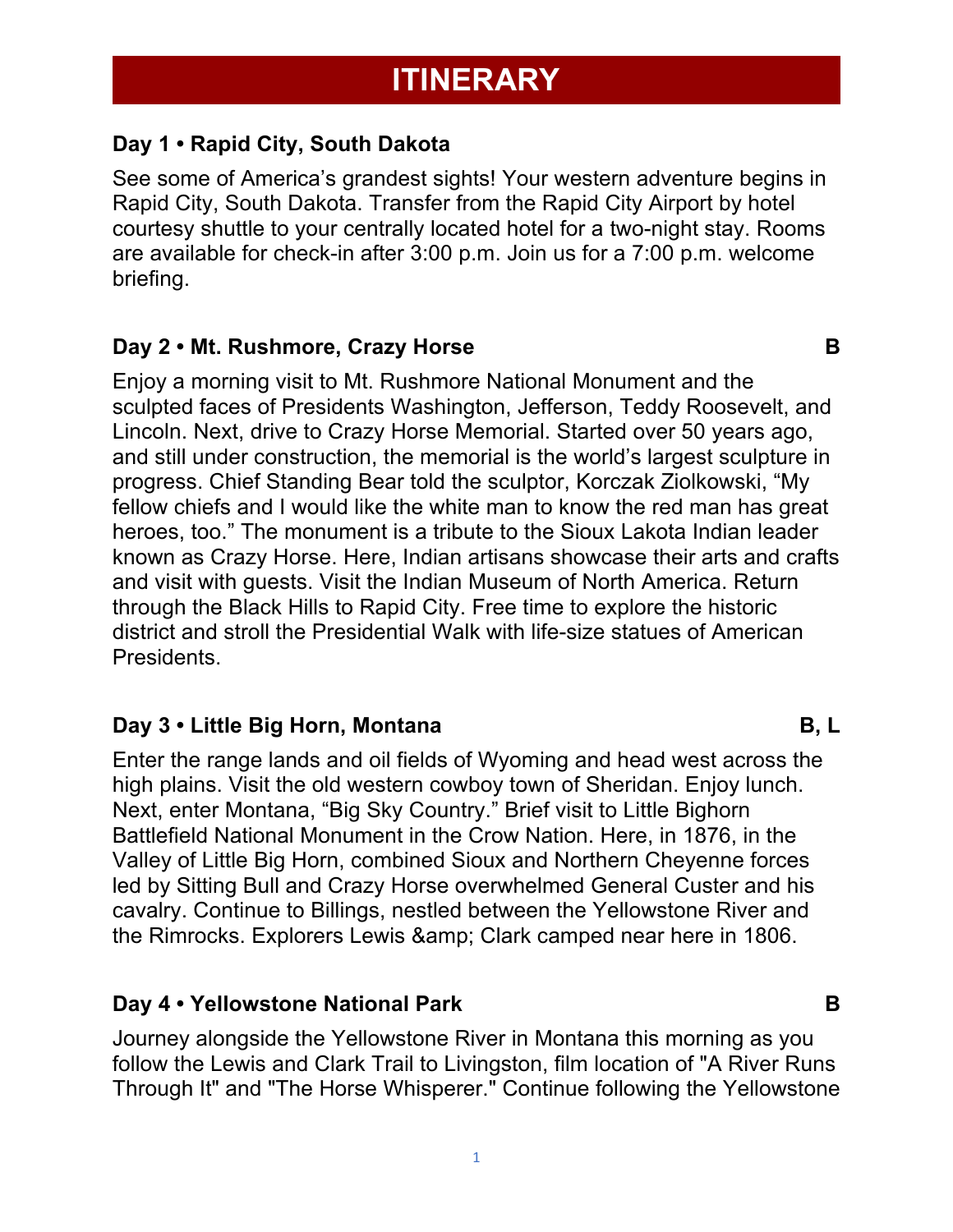# **ITINERARY**

River south through Paradise Valley into Yellowstone National Park. Established in 1872, Yellowstone became the first national park in the world. Now over 90 countries have national parks. This two-million-acre park contains almost 300 geysers and over 10,000 hot springs, fumaroles, and mud pots. Look for moose, elk, bison, bears, and wolves. You will visit the major attractions of both Yellowstone's upper and lower loops on your leisurely visit to the park. Visit Mammoth Hot Springs, one of the best areas in the park for close-up viewing of elk. See the unique terraced pools at Mammoth. Enjoy a relaxing two-night stay at your lodge, Old Faithful Inn. Old Faithful Geyser is within easy viewing and walking distance of Old Faithful Inn. Every 90 minutes, Old Faithful Geyser shoots thousands of gallons of steaming water into the air. Elevation at Old Faithful is approximately 7,300 feet.

## **Day 5 • Yellowstone National Park B**

Continue your exploration of Yellowstone Park today on the lower loop. Visit Norris Geyser Basin. Stop at Fishing Bridge Visitor Center alongside Yellowstone Lake. Visit Yellowstone's Grand Canyon, where you can marvel at the rushing waters of Yellowstone Falls, twice the height of Niagara Falls. Return to Old Faithful Inn by mid-afternoon. Leisure time to enjoy your lodge and the nearby geysers.

## **Day 6 • Grand Tetons, Jackson B**

This morning enters Grand Teton National Park. See the jagged, soaring Teton Range with peaks over 12,000 feet. Scenes from the movie "Shane" were filmed here. Stop at pristine Jenny Lake. Weather and river conditions permitting, an unforgettable float trip awaits you on the majestic Snake River. Wildlife viewing opportunities abound as you float through the park. Look for waterfowl, beaver, osprey, and eagles. Then, to Jackson. Free time to explore the charming downtown. Stroll the art galleries and western shops. See the Antler Arch at the entrance to historic Jackson town square. You may wish to visit the Million Dollar Cowboy Bar, with bar stools made from horse saddles. Elevation in Jackson is approximately 6,300 feet.